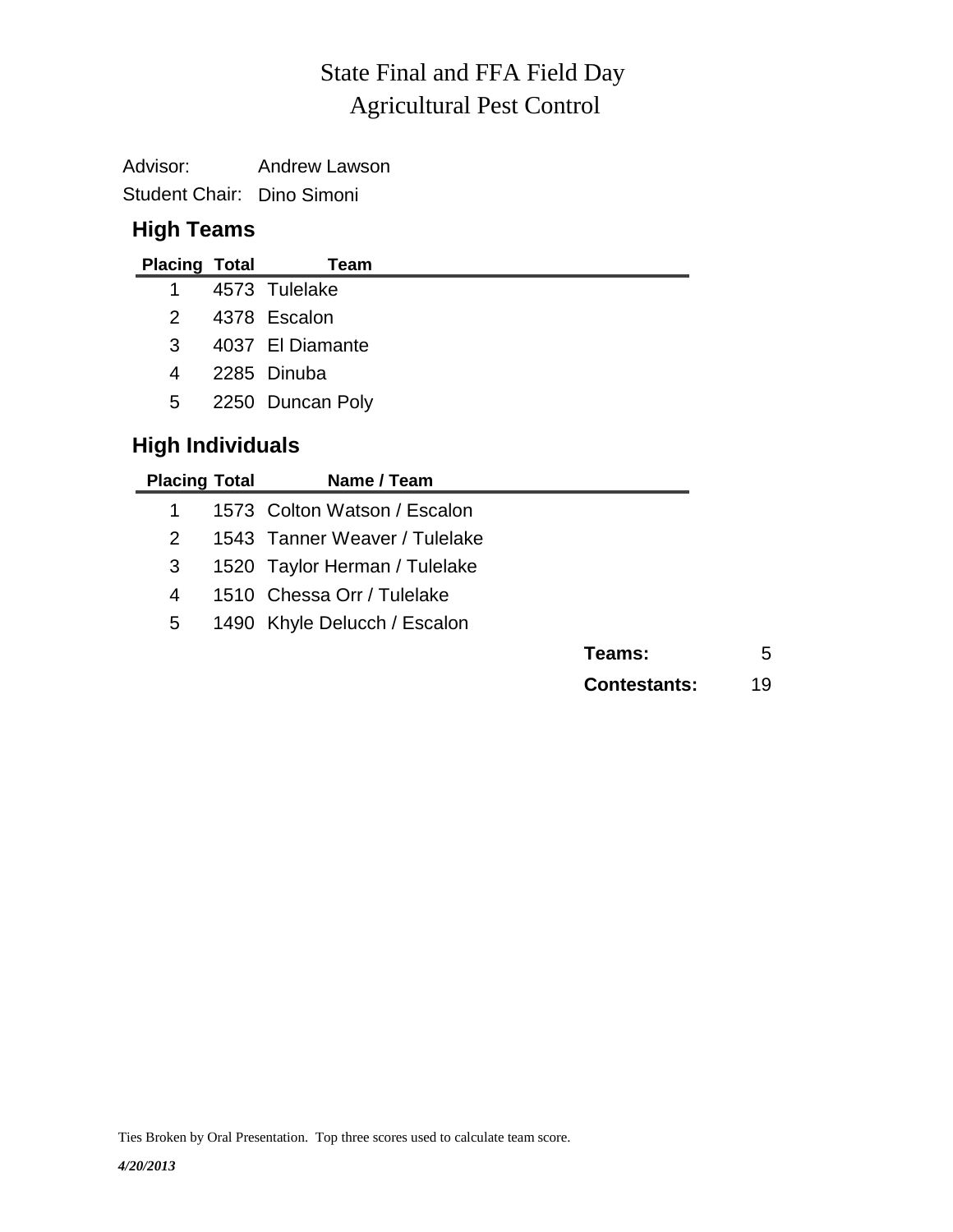| State Final and FFA Field Day |                |                           | <b>Agricultural Pest Control</b> |             |                 |
|-------------------------------|----------------|---------------------------|----------------------------------|-------------|-----------------|
|                               |                | <b>Individual Results</b> |                                  |             |                 |
|                               | Objective Exam | Oral Presentation         | Tie                              | Total       | Place           |
| <b>Dinuba</b>                 |                |                           |                                  | 2285        | $\overline{4}$  |
| Justin Elizondo               | 605            | 190                       | 190                              | 795 *       | 14              |
| Kierra Rambonga               | 730            | 140                       | 140                              | 870* 13     |                 |
| Samantha Torres               | 290            | 80                        | 80                               | 370         | 19              |
| William Bedolla               | 500            | 120                       | 120                              | 620* 16     |                 |
| <b>Duncan Poly</b>            |                |                           |                                  | 2250        | $\overline{5}$  |
| Antonio Ruvalcaba             | 490            | 200                       | 200                              | 690*        | 15              |
| Pher Lor                      | 450            | 30                        | 30                               | 480 *       | 17              |
| Shia Vang                     | 925            | 155                       | 155                              | 1080*       | 12              |
| Stephanie Preciado            | 305            | 80                        | 80                               | 385         | 18              |
| <b>El Diamante</b>            |                |                           |                                  | 4037        | $\overline{3}$  |
| Kaleb Sotelo                  | 940            | 465                       | 465                              | 1405 *      | 8               |
| Marc Gutierrez                | 865            | 327                       | 327                              | 1192 *      | $-11$           |
| Ryan Baker                    | 950            | 490                       | 490                              | $1440*7$    |                 |
| <b>Escalon</b>                |                |                           |                                  | 4378        | $\overline{2}$  |
| <b>Brand Nicolay</b>          | 960            | 355                       | 355                              | 1315*       | 9               |
| <b>Colton Watson</b>          | 1050           | 523                       | 523                              | 1573*       | $\mathbf{1}$    |
| Khyle Delucch                 | 1035           | 455                       | 455                              | 1490 *      | $5\phantom{.0}$ |
| Marvin Lawernce               | 965            | 315                       | 315                              | 1280        | 10              |
| <b>Tulelake</b>               |                |                           |                                  | 4573        | $\mathbf{1}$    |
| Chessa Orr                    | 1060           | 450                       | 450                              | 1510*       | $\overline{4}$  |
| Elizabeth Ruiz                | 1040           | 425                       | 425                              | 1465        | 6               |
| 4/20/2013                     |                |                           |                                  | Page 1 of 2 |                 |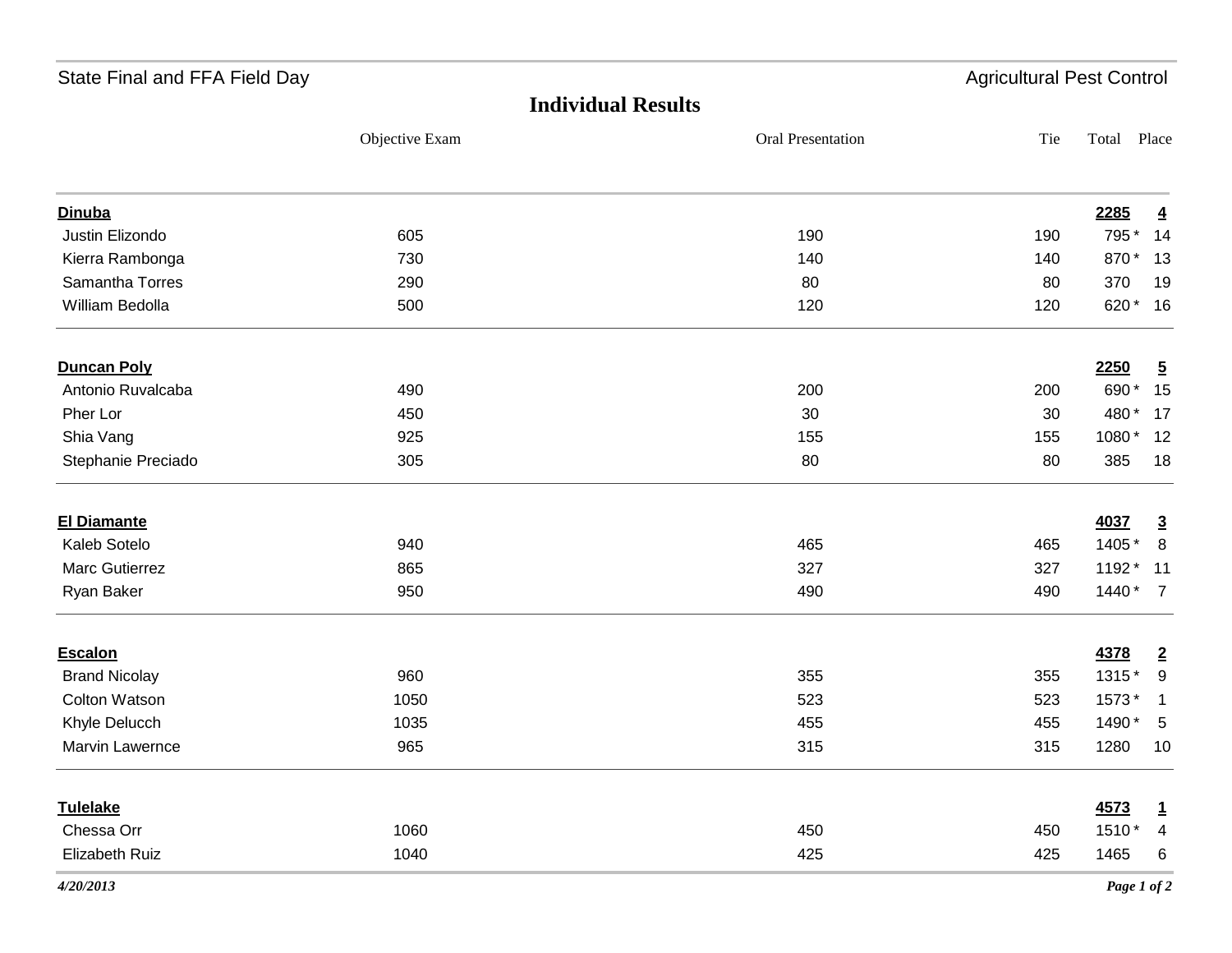| State Final and FFA Field Day<br><b>Individual Results</b> |                |                          | <b>Agricultural Pest Control</b> |                                         |  |  |
|------------------------------------------------------------|----------------|--------------------------|----------------------------------|-----------------------------------------|--|--|
|                                                            | Objective Exam | <b>Oral Presentation</b> | Tie                              | Place<br>Total                          |  |  |
| <b>Tanner Weaver</b><br>Taylor Herman                      | 1080<br>1000   | 463<br>520               | 463<br>520                       | 1543*<br>$\overline{2}$<br>1520 *<br>-3 |  |  |

Ties Broken by Oral Presentation. Top three scores used to calculate team score. **All any oral of the scores used to compute team score** and the scores used to compute team score